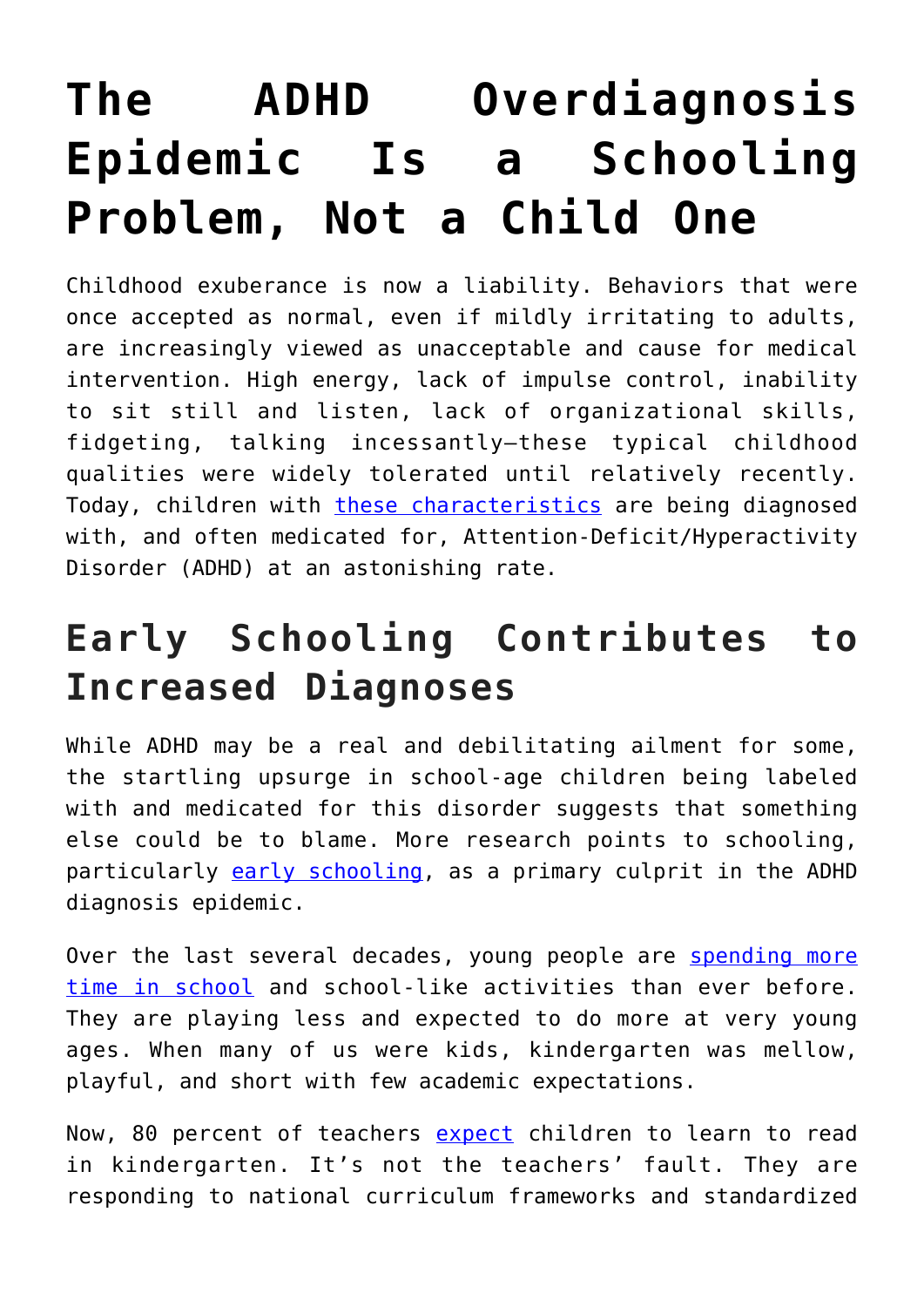testing requirements that over the past two decades have made schooling more oppressive—particularly for young children.

The youngest children are the ones most often caught in the ADHD medical dragnet. Last fall, Harvard researchers [found](https://news.harvard.edu/gazette/story/2018/11/when-starting-school-younger-children-are-more-likely-to-be-diagnosed-with-adhd-study-says/) that early school enrollment was linked to significantly higher rates of ADHD diagnosis. In states with a September 1 school enrollment age cutoff, children who entered school after just turning five in August were 30 percent more likely to be diagnosed with ADHD than children born in September who were about to turn six. Immaturity, not pathology, was the real factor.

### **The ADHD Fallacy**

Marilyn Wedge, author of *[A Disease Called Childhood: Why ADHD](http://www.amazon.com/Disease-Called-Childhood-American-Epidemic/dp/1583335633/) [Became An American Epidemic](http://www.amazon.com/Disease-Called-Childhood-American-Epidemic/dp/1583335633/)*, sounds the alarm on ADHD overdiagnosis. In a *Time Magazine* article called "The ADHD Fallacy," she [writes](http://time.com/3822755/adhd-disease-called-childhood/):

*By nature, young children have a lot of energy. They are impulsive, physically active, have trouble sitting still, and don't pay attention for very long. Their natural curiosity leads them to blurt out questions, oblivious in their excitement to interrupting others. Yet we expect five- and six-year-old children to sit still and pay attention in classrooms and contain their curiosity. If they don't, we are quick to diagnose them with ADHD.*

[According](https://www.cdc.gov/ncbddd/adhd/data.html) to the US Centers for Disease Control and Prevention (CDC), the percent of very young children (ages two to five) who were diagnosed with ADHD increased by over 50 percent between 2007/2008 and 2011/2012. As of 2016, [data show](https://www.tandfonline.com/doi/full/10.1080/15374416.2017.1417860) that 9.4 percent of all American children, or over six million kids, had been diagnosed with ADHD, and almost two-thirds of current ADHD-diagnosed children were taking medication for it. A March 2019 report on ADHD by Blue Cross and Blue Shield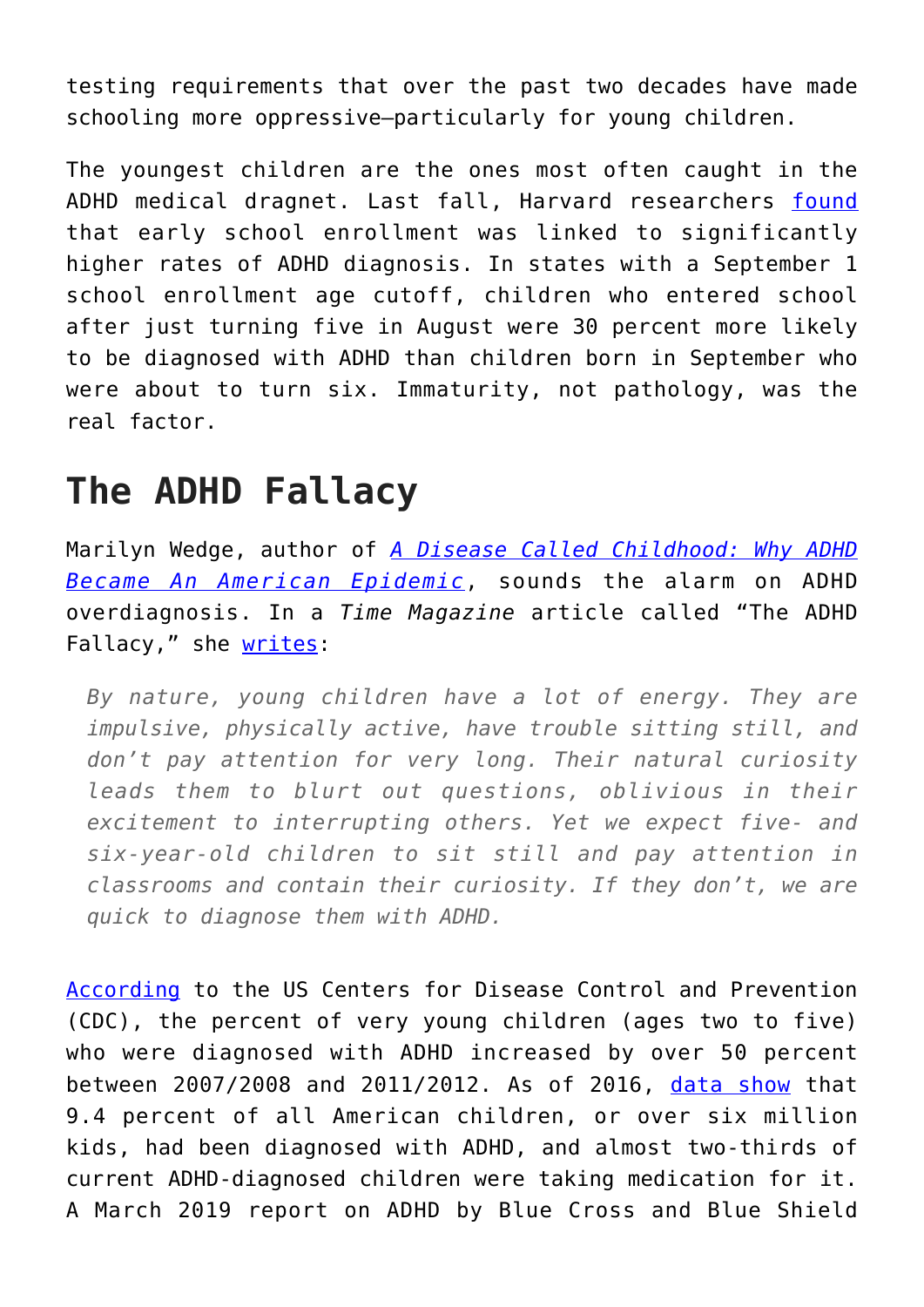[found](https://www.usatoday.com/story/sponsor-story/blue-cross-blue-shield-association/2019/03/29/new-report-shows-diagnosis-rates-adhd-have-risen-30-8-years/3309871002/) that among commercially insured children of all ages, ADHD diagnosis rates increased 30 percent in just eight years.

While the symptoms of ADHD may be troublesome, looking first at the environment, rather than the child, may be an important step toward curbing the ADHD diagnosis epidemic. In his book, *[ADHD Does Not Exist](http://www.amazon.com/ADHD-Does-Not-Exist-Hyperactivity/dp/0062266748/)*, Dr. Richard Saul, a Chicago behavioral neurologist, explains that individuals diagnosed with ADHD either have external factors that exacerbate normal symptoms or have some other underlying condition that should be identified and treated. In the latter instance, he finds that once the underlying condition is discovered and treated, the ADHD symptoms usually disappear. In the former instance, changing the environment is a key step toward improvement. This is true for both children and adults with an ADHD diagnosis. Dr. Saul [writes:](http://time.com/25370/doctor-adhd-does-not-exist/)

*Like many children who act out because they are not challenged enough in the classroom, adults whose jobs or class work are not personally fulfilling or who don't engage in a meaningful hobby will understandably become bored, depressed and distracted. In addition, today's rising standards are pressuring children and adults to perform better and longer at school and at work.*

#### **An Environmental Mismatch**

Addressing an environmental mismatch for ADHD-diagnosed adults could mean switching one's job or field of study or pursuing a true passion. Maybe you're an accountant who wants to be a carpenter or a nurse who wants to be an entrepreneur. For ADHD children, changing the environment could mean removing children from restrictive schooling altogether. As Boston College psychology professor Peter Gray [writes](https://www.psychologytoday.com/us/blog/freedom-learn/201007/adhd-school-assessing-normalcy-in-abnormal-environment?fbclid=IwAR01x6yEZ7VJbugUKOomkWsXQnLiG_N_2HlK57Kbmhgw8hnVoXSLuVtI5QU):

*What does it mean to have ADHD? Basically, it means failure to adapt to the conditions of standard schooling. Most*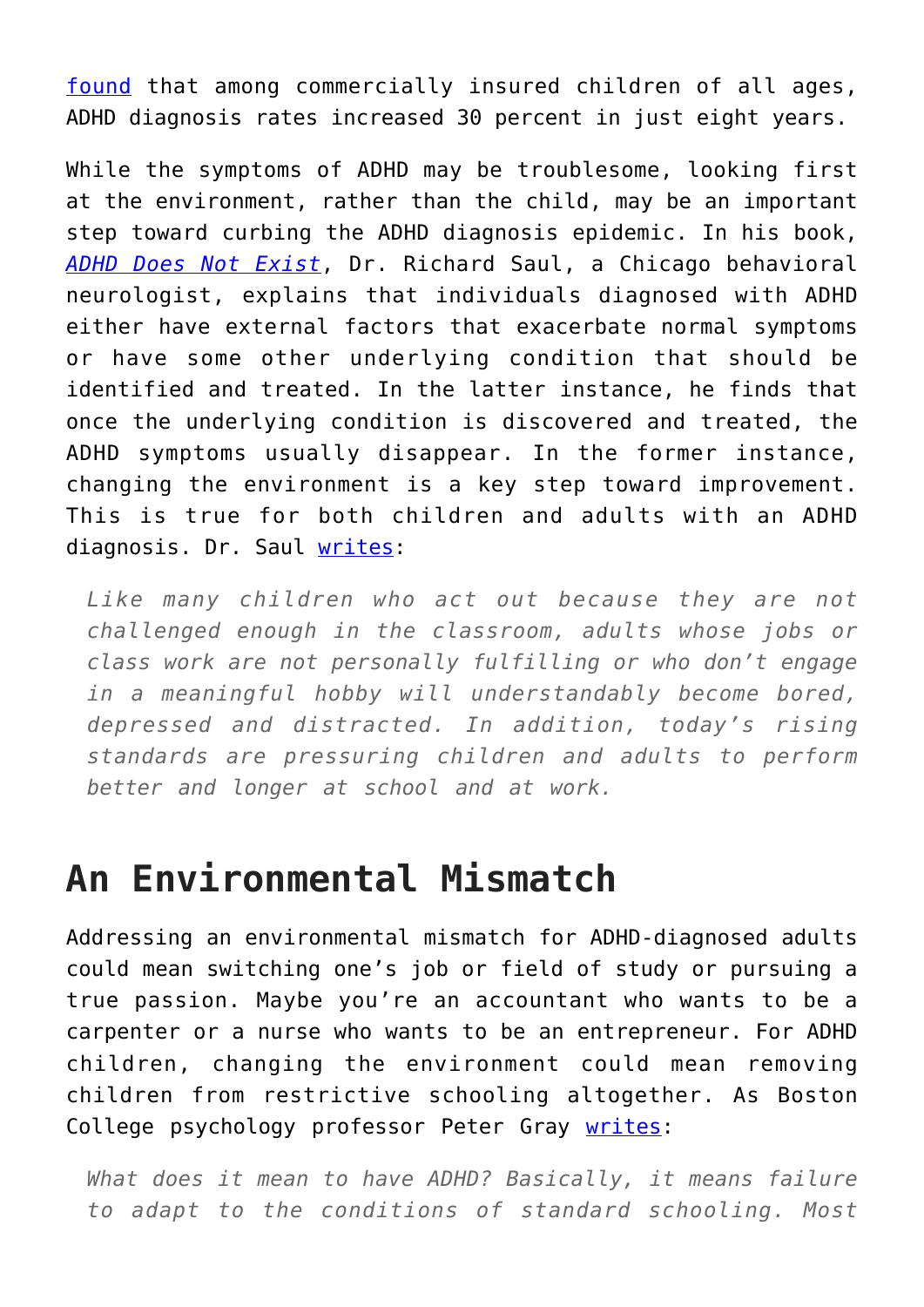*diagnoses of ADHD originate with teachers' observations.*

Jennifer Walenski saw firsthand how transformative removing her ADHD-diagnosed child from standard schooling could be. She shares her family's journey at [The Bus Story](http://www.facebook.com/walenskifamilyadventures/) and told me:

*Our kids were actually in public school originally. Our son also was diagnosed with both ADHD and autism while he was in the school system. And they wanted to medicate him. But we said no. Then we took him and his sister out of school and began homeschooling them. Fast forward several years, he has absolutely no need at all for medication. He is just a normal boy who did not belong in that kind of environment. And most of us don't. Think about it.*

Walenski's experience echoes that of other parents who removed their ADHD-diagnosed children from standard schooling. In an informal survey analysis, Gray [discovered](https://www.psychologytoday.com/us/blog/freedom-learn/201009/experiences-adhd-labeled-kids-who-leave-typical-schooling?fbclid=IwAR03G4Ath-7jYALtapD-F8EcO8qAj9h3UEmywgliB8JNlVicHnlQaStu0ac) that when ADHDlabeled children left school for homeschooling, most of them no longer needed medication for ADHD symptoms. Their ADHD characteristics often remained but were no longer problematic outside of the conventional classroom.

### **Self-Directed Learning**

Gray's analysis also revealed that the ADHD-labeled young people who fared best outside of standard schooling were those who were able to learn in a more self-directed way. He found that the

*few kids in this sample who were still on ADHD medications during homeschooling seemed to be primarily those whose homeschooling was structured by the parent and modeled after the education one would receive in a conventional school.*

Replicating school-at-home can also replicate the problematic